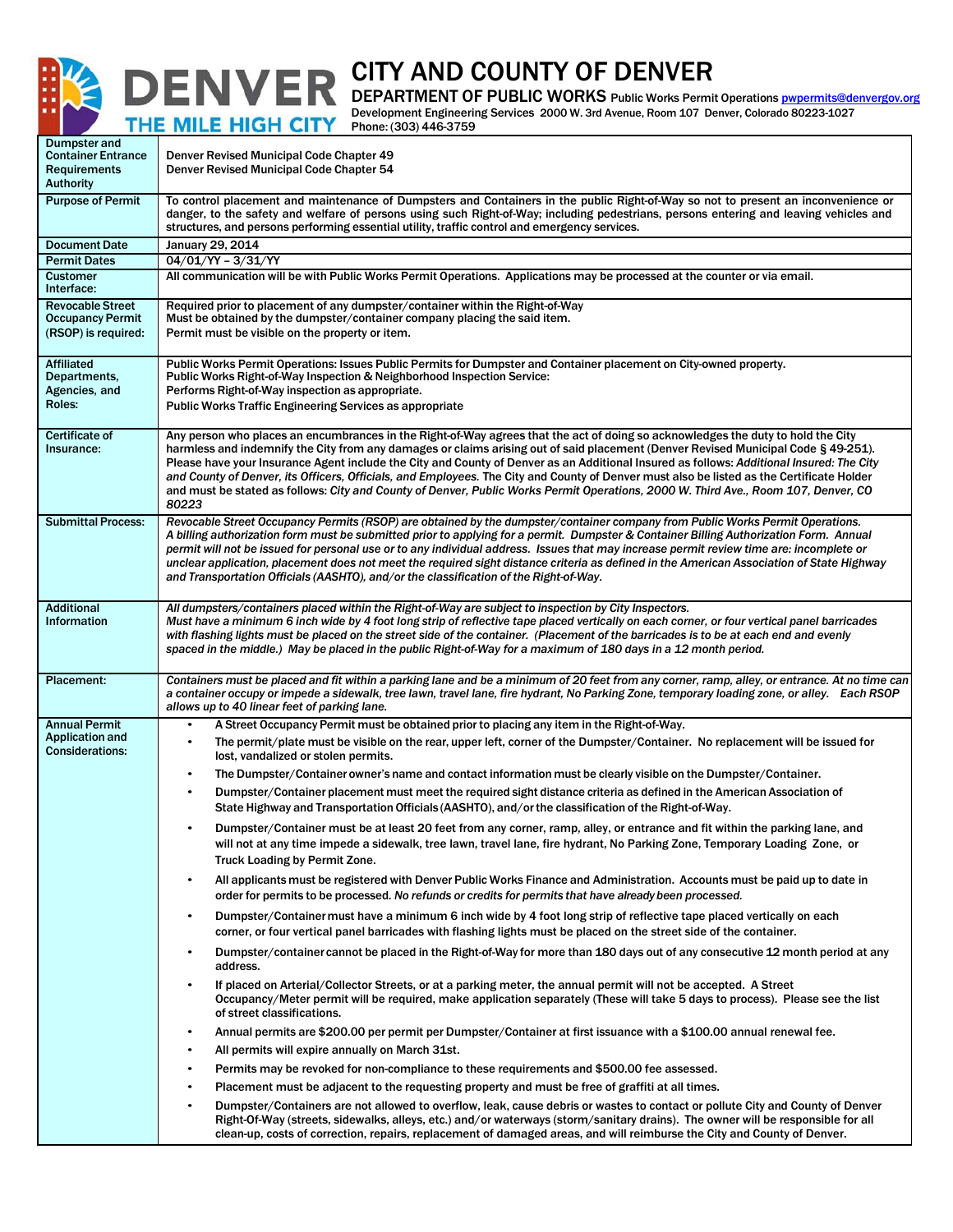|                                 | Transfer of permit is not allowed. No replacement will be issued for lost, vandalized or stolen permits.<br>$\bullet$                                                                                                                                                                                                                                                                                                                                                                                                                                                                                                                                                                                                                                                                                                                                                                                                                                                                                                                                                                                                                                                                                                                                                                                                                                                                                                                                                                                                                                                                                                                                                                                                                                                                                                                                                                                                                                    |
|---------------------------------|----------------------------------------------------------------------------------------------------------------------------------------------------------------------------------------------------------------------------------------------------------------------------------------------------------------------------------------------------------------------------------------------------------------------------------------------------------------------------------------------------------------------------------------------------------------------------------------------------------------------------------------------------------------------------------------------------------------------------------------------------------------------------------------------------------------------------------------------------------------------------------------------------------------------------------------------------------------------------------------------------------------------------------------------------------------------------------------------------------------------------------------------------------------------------------------------------------------------------------------------------------------------------------------------------------------------------------------------------------------------------------------------------------------------------------------------------------------------------------------------------------------------------------------------------------------------------------------------------------------------------------------------------------------------------------------------------------------------------------------------------------------------------------------------------------------------------------------------------------------------------------------------------------------------------------------------------------|
| Fees:                           | Annual Permit: \$200.00 per permit per Dumpster/Container at first issuance with a \$100.00 annual renewal fee.<br>Non-Standard Fee: \$500.00 (issued for non-compliance)                                                                                                                                                                                                                                                                                                                                                                                                                                                                                                                                                                                                                                                                                                                                                                                                                                                                                                                                                                                                                                                                                                                                                                                                                                                                                                                                                                                                                                                                                                                                                                                                                                                                                                                                                                                |
| Other<br><b>Considerations:</b> | A PERMIT IS REQUIRED FOR ANY PLACEMENT IN THE ROW. THIS WILL NOT APPLY TO ANY TRAILER OR ITEM WITH WHEELS AND A<br>LICENSE PLATE. THE ANNUAL PERMIT IS NOT REQUIRED, A STREET OCCUPANCY/METER PERMIT MAY BE ISSUED INSTEAD AT STANDARD<br>PRICING.                                                                                                                                                                                                                                                                                                                                                                                                                                                                                                                                                                                                                                                                                                                                                                                                                                                                                                                                                                                                                                                                                                                                                                                                                                                                                                                                                                                                                                                                                                                                                                                                                                                                                                       |
|                                 | This Revocable Permit is granted by the Mayor or their designee, applicant will be required to comply with all provisions in accordance with<br>the Use and Occupancy of the Public Right-of-Way set forth by the Chapters 49 and 54 of the City of Denver Municipal Code, including<br>evidence of current liability insurance in the name of the licensee with the City of Denver also named as an insured. Applicant must agree<br>to be responsible for any and all damages to property or injury to persons arising out of the exercise the permit or the construction,<br>installation or maintenance of any device or structure. Applicant must agree to indemnify and save harmless the City, its Enterprises and<br>all its officers, agents and employees from all suits, action or claims of any type brought for or on account of any injuries or damages<br>received or sustained by any person or property related to the exercise of the permit, any act or omission of the permittee, the permittee's<br>agents or employees, or the failure of the permittee to maintain the structure or device or to provide necessary safety devices. Applicant<br>will agree to defend against any suit, action, or claim and pay any judgement with costs, which may be obtained against the City, its<br>Enterprises, its officers, employees or agents growing out of the injury or damage. Applicant will agree to maintain the permitted facilities<br>throughout their operation and to provide location information of the permitted facilities as may be needed for future improvements. Any<br>location that becomes unsafe or unstable due to construction or safety concerns will be temporarily suspended and a provisional site will<br>be assigned until the original site is again usable.<br>The Public Property Occupancy Permit is a revocable permit and can be revoked without cause at the discretion of the Manager of Public |
|                                 | Works or designee.                                                                                                                                                                                                                                                                                                                                                                                                                                                                                                                                                                                                                                                                                                                                                                                                                                                                                                                                                                                                                                                                                                                                                                                                                                                                                                                                                                                                                                                                                                                                                                                                                                                                                                                                                                                                                                                                                                                                       |